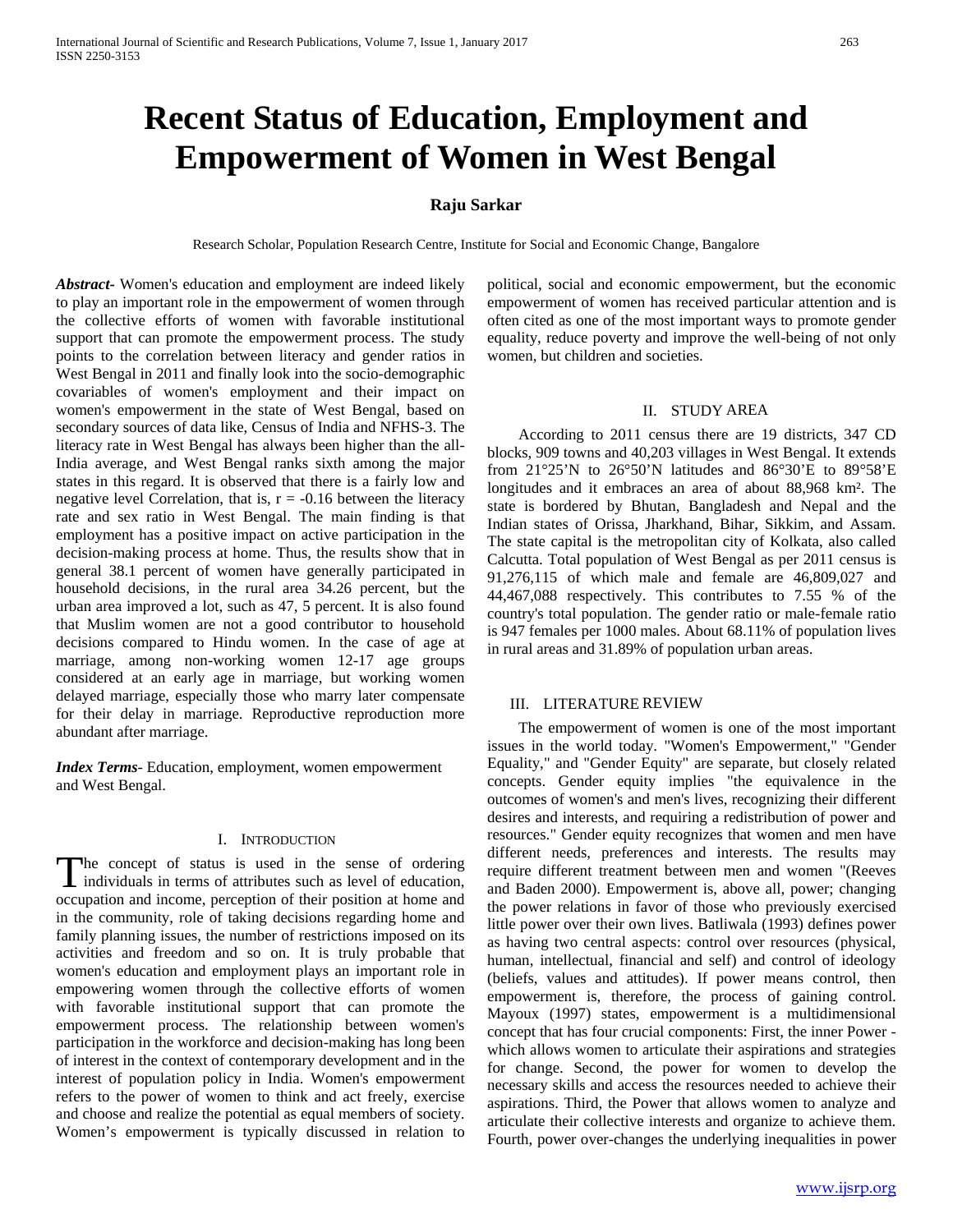and resources that limit women's aspiration and ability to attain them. Jejeebhoy (2000) considers autonomy and empowerment as more or less equal terms, and defines both in terms of women "who control their own lives in the face of family, community, society and markets." The participation of women in the economic market is deduced to compete with their family responsibilities, since women are usually the only ones responsible for domestic duties. However, the links between women's empowerment and employment status are not extensively explored at the state level. Therefore, this paper investigates the influence of women's education and work status on how to influence the empowerment of women.

## IV. OBJECTIVES

This study has the following objectives.

- 1) To find out the correlation between literacy and gender ratio in West Bengal in 2011.
- 2) To examine the role of employment in empowering women economically in West Bengal.
- 3) To analyze socio-demographic covariates of women's employment and their extent of effect on women empowerment in the state of West Bengal.

## V. DATA AND METHODOLOGY

 The present study is based entirely on secondary data sources, India Census 2011. The two variables, i.e the literacy rate and sex of West Bengal has been taken for this study. The data were processed and calculated the correlation between literacy and sex ratio using Spearman's correlation coefficient method. The following formula has been used:

$$
1-\frac{6\sum d_2}{n_3-n}
$$

 Data were also collected from the National Family Health Survey (NFHS-3) conducted during 2005-2006 from 29 states / UTs. Here, the data has been carved for the state of West Bengal. Using the cross tabulation with background characteristics, it is a help for a clear profile of women work participations. The predictors in the study are age, education, age in marriage, husband's desire for children, contraception, caste, religion and place of residence of wealth. Explanatory variables are considered largely sub-dimensional, social, economic and cultural. 1. The age group has been divided into three categories 15-24, 25-34 and 35+ for this study purpose. 2. Marital status is classified into three categories never married, married and widowed, divorced, and not dating together these categories are calculated in a category because of a much lower percentage. 3. The highest level of education is classified into four categories, no education included ever attended school, primary to fourth grade, secondary to 10th grade and higher level of education attended more than tenth class. 4. Caste or Tribes is divided into three categories: SC / ST, OBC, Other. 5. The index of wealth is classified into three categories: poor, middle and rich. 6. Occupation divided into two categories: not work and work. 7. Religion has been three categories Hindu, Muslim and other categories.

## VI. RESULTS AND DISCUSSION

#### **Empowering women through Education**

 Education is the key to gender equality. Education and employment are two basic tools that can change the economic and social status of women in the near future, as well as for a long time. The literacy rate is generally considered as one of the important indicators of the development of a population and the educational level of a population is considered an important determinant of their quality of life. Education interacts with other human development variables in crucial ways. For example, universal education and special attention to women's education are critical to improving the health practices of a community. In addition, of course, universal education is also likely to be necessary for meaningful and effective decentralization, especially in the next phase when panchayats are given greater responsibility for a wide range of activities. The literacy rate in West Bengal has always been higher than the all-India average, and West Bengal ranks sixth among the leading states in this regard. But up to the last decade, the improvement in literacy has been relatively slow in the state, especially for women. However, in the last decade, the state government has been concentrating its efforts through various special schemes such as "total literacy campaigns", "non-formal education", etc. Apart from formal education for children to achieve the goal of 'education for all' as soon as possible.

| Sr. No.        | <b>Districs name</b> | <b>Literacy</b> | $\mathbf{R}_1$ | <b>Sex Ratio</b> | $R_{2}$ | $d(R_1 -$<br>$R_2$ ) | $\mathbf{d}_2$ |
|----------------|----------------------|-----------------|----------------|------------------|---------|----------------------|----------------|
|                | Bankura              | 70.95           | 14             | 954              | 8       | 6                    | 36             |
| 2              | Bardhaman            | 77.15           | 9              | 943              | 13      | $-4$                 | 16             |
| 3              | <b>Birbhum</b>       | 70.9            | 15             | 956              | 5       | 10                   | 100            |
| $\overline{4}$ | Cooch Bihar          | 75.49           | 11             | 942              | 14      | $-3$                 | 9              |
|                | Dakshin Dinajpur     | 73.86           | 12             | 954              | 8       | 4                    | 16             |
| 6              | Darjiling            | 79.92           | 6              | 971              |         | 5                    | 25             |
|                | Howrah               | 83.85           | 4              | 935              | 18      | $-14$                | 196            |

**Table: 1 Correlation between Literacy and Sex Ratio in West Bengal, 2011**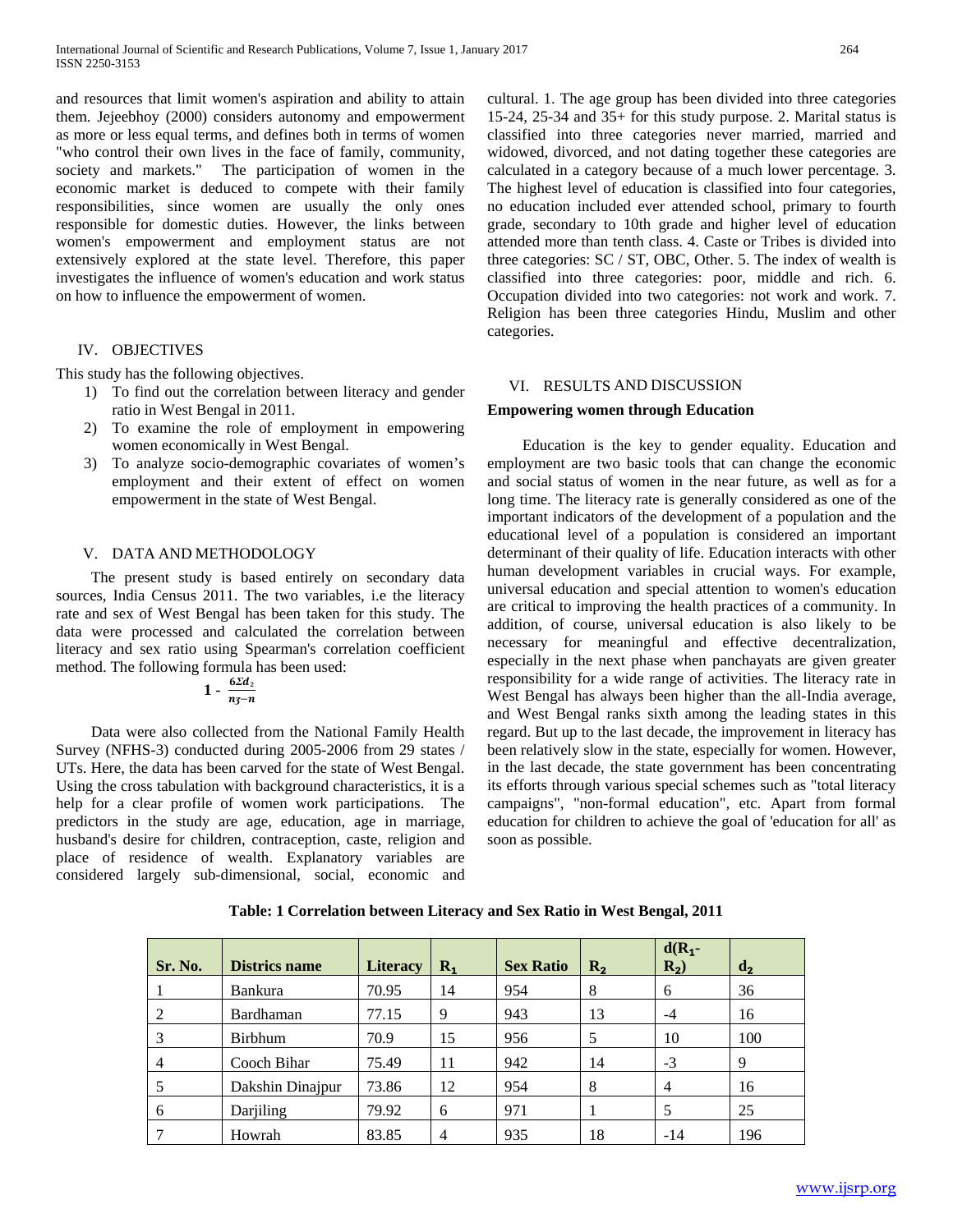| 8  | Hugli                 | 82.55 | 5  | 958 | 3    | $\overline{2}$ | $\overline{4}$ |
|----|-----------------------|-------|----|-----|------|----------------|----------------|
| 9  | Jalpaiguri            | 73.79 | 13 | 954 | 8    | 5              | 25             |
| 10 | Kolkata               | 87.14 | 2  | 899 | 19   | $-17$          | 289            |
| 11 | Malda                 | 62.71 | 18 | 939 | 15   | 3              | 9              |
| 12 | Murshidabad           | 67.53 | 16 | 957 | 4    | 12             | 144            |
| 13 | Nadia                 | 75.58 | 10 | 947 | 12   | $-2$           | 4              |
| 14 | North 24 Parganas     | 84.95 | 3  | 949 | 10.5 | $-7.5$         | 56.25          |
| 15 | Paschim<br>Medinipur  | 79.04 | 7  | 960 | 2    | 5              | 25             |
| 16 | Purba Medinipur       | 87.66 | 1  | 936 | 16.5 | $-15.5$        | 240.25         |
| 17 | Purulia               | 65.38 | 17 | 955 | 6    | 11             | 121            |
| 18 | South 24 Parganas     | 78.57 | 8  | 949 | 10.5 | $-2.5$         | 6.25           |
| 19 | <b>Uttar Dinajpur</b> | 60.13 | 19 | 936 | 16.5 | 2.5            | 6.25           |
|    | <b>West Bengal</b>    | 77.08 |    | 947 |      |                | 1328           |

 *Source: Authors' Calculation based on Census of India, 2011*

### **Correlation between literacy and sex ratio in West Bengal in 2011.**

 As a result, according to the Census, the literacy rate in West Bengal has increased from 48.6 per cent in 1981 to 57.7 per cent in 1991 and to 69.2 per cent in 2001. While rural literacy is predictably lower than in urban areas, it has improved more rapidly in the recent past. Furthermore, as can be seen from Fig.1, while literacy among rural females is still low compared to other groups, it has increased more rapidly in the recent past, going up by nearly 16 percentage points in the last decade. Table 1 shows the Correlation between Literacy and Sex Ratio in West Bengal, 2011. It is observed that there is a fairly low and negative level Correlation, that is,  $r = -0.16$  between the literacy and sex in West Bengal.



**Fig 1: Changes in Literacy Rate in West Bengal during 2001-2011**

# **Role of employment in empowering women in West Bengal**

 Empowered women should be able to participate in the decision-making process in social and economic life inside and outside the home. The main finding is that employment has a positive impact on active participation in the decision-making process at home. Thus, the results show that in general 38.1 percent of women have generally participated in household decisions, in the rural area 34.26 percent, but the urban area improved a lot, such as 47, 5 percent. It is also found that Muslim women are not a good contributor to household decisions compared to Hindu women. Because Hindu women are highly engaged in employment compared to Muslim women in both rural and urban areas of West Bengal. Therefore, the study of motivators is acting as a catalyst for the process of effective empowerment.

# **Employment Status in West Bengal**

 Women's participation in economic activities, particularly outside the home, is often seen as an important factor facilitating the economic and social empowerment of women. Not only can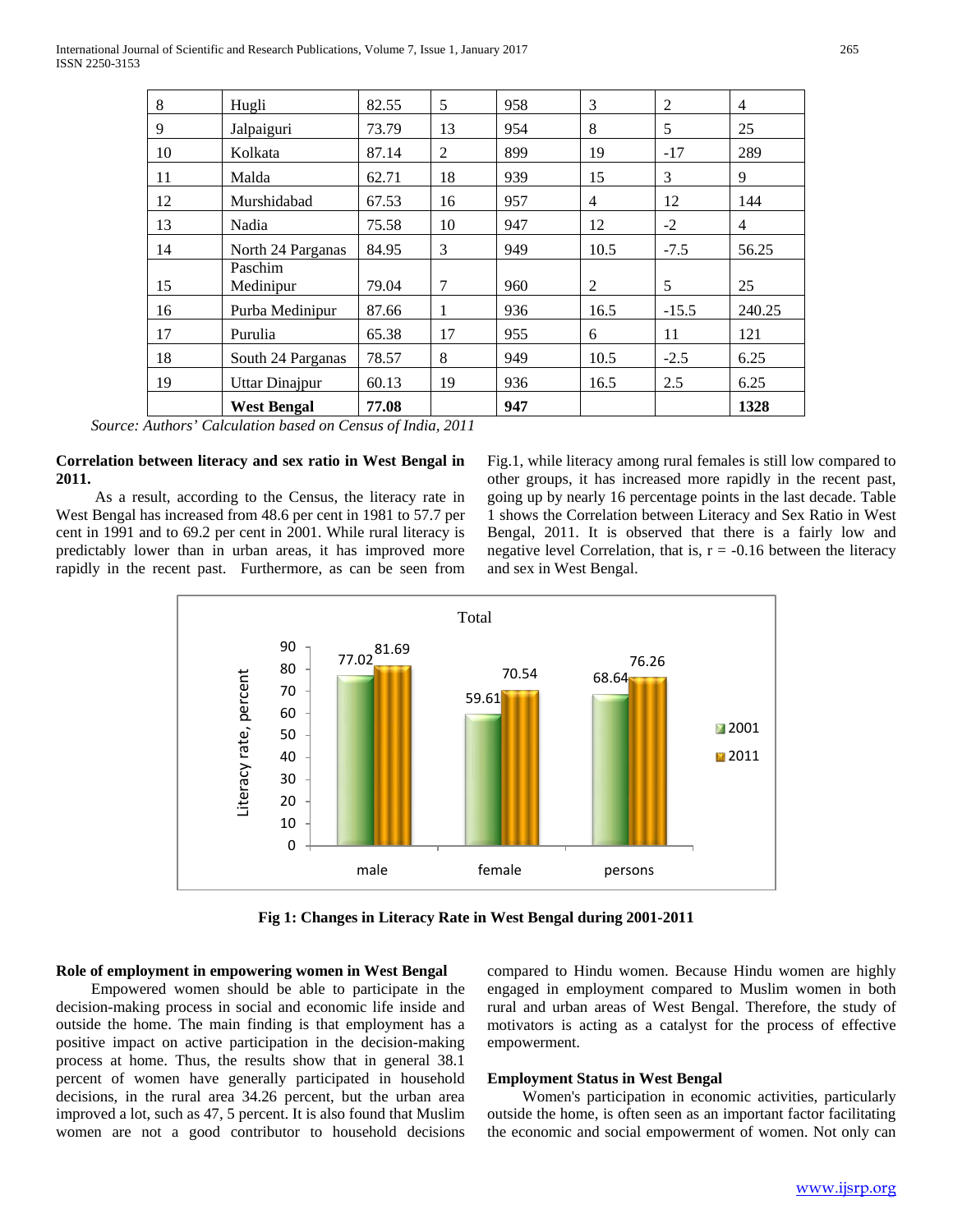employment be a source of economic independence, it can help give women a sense of self-esteem. As a result of the expansion of research and the promotion of women's issues, we now have a better understanding of women's contribution to the economy and society as a whole through the many types of work they do in all the communities. In this section we examine the economic circumstances and patterns of labor participation of women in West Bengal, taking into account the context of globalization that has become increasingly noticeable in India since the 1990s. Experiences accumulated from different parts of the world, now it's clear that those adversely affected by the processes associated with globalization include disproportionately large segments of women, especially from the weaker sections of society, primarily through constraining work opportunities and employment levels, which, in their turn are important determinants of women's over-all situation in society.

 The percentage distribution of non-working and working women by background characteristics in West Bengal is shown in Table 2 shows that the percentage distribution of working women increases as their age increases, but this is showing a decline in the non-working group. The educational level of women seems to be one of the most important factors influencing family size and birth rates, in this table non-working women are determined by the literate, but women with more studies are very busy In the labor sector. In the case of age in marriage, among non-working women 12-17 age groups considered at an early age in marriage, but working women delayed marriage, especially those who marry later compensate for their delay in marriage. Reproductive reproduction more abundant after marriage. The wealth index focuses on working women compared to the high contribution to labor participation, then non-working women.

**Table 2: Percent distribution of not-working and working women by background characteristics of women in West Bengal, 2005-06**

| <b>Background Characteristic</b> | Not working       | <b>Working</b> |
|----------------------------------|-------------------|----------------|
| Age group                        |                   |                |
| $15 - 24$                        | 40.00             | 32.50          |
| $25 - 34$                        | 29.60             | 33.40          |
| $35+$                            | 30.40             | 34.10          |
| <b>Marital</b> status            |                   |                |
| Never married                    | 16.20             | 18.40          |
| Married                          | 80.50             | 70.60          |
| Widowed                          | 2.20              | 6.80           |
| <b>Divorced</b>                  | 0.30              | 0.50           |
| Not living together              | 0.90              | 3.80           |
| <b>Fertility preference</b>      |                   |                |
| Have another                     | 20.40             | 15.00          |
| <b>Undecided</b>                 | 1.20              | 0.70           |
| No more                          | 35.10             | 30.50          |
| Sterilized                       | 24.90             | 31.80          |
| Declared infused                 | $\overline{2.20}$ | 3.80           |
| Never had sex                    | 16.00             | 18.20          |
| <b>Religion</b>                  |                   |                |
| Hindu                            | 70.90             | 75.40          |
| <b>Muslim</b>                    | 28.20             | 23.60          |
| <b>Others</b>                    | 0.90              | 1.00           |
| <b>Educational status</b>        |                   |                |
| No education                     | 29.80             | 48.40          |
| Primary                          | 21.10             | 23.30          |
| Secondary                        | 43.00             | 23.20          |
| Higher                           | 6.00              | 5.10           |
| <b>Wealth index</b>              |                   |                |
| Poorest                          | 18.40             | 31.90          |
| Poorer                           | 22.90             | 28.40          |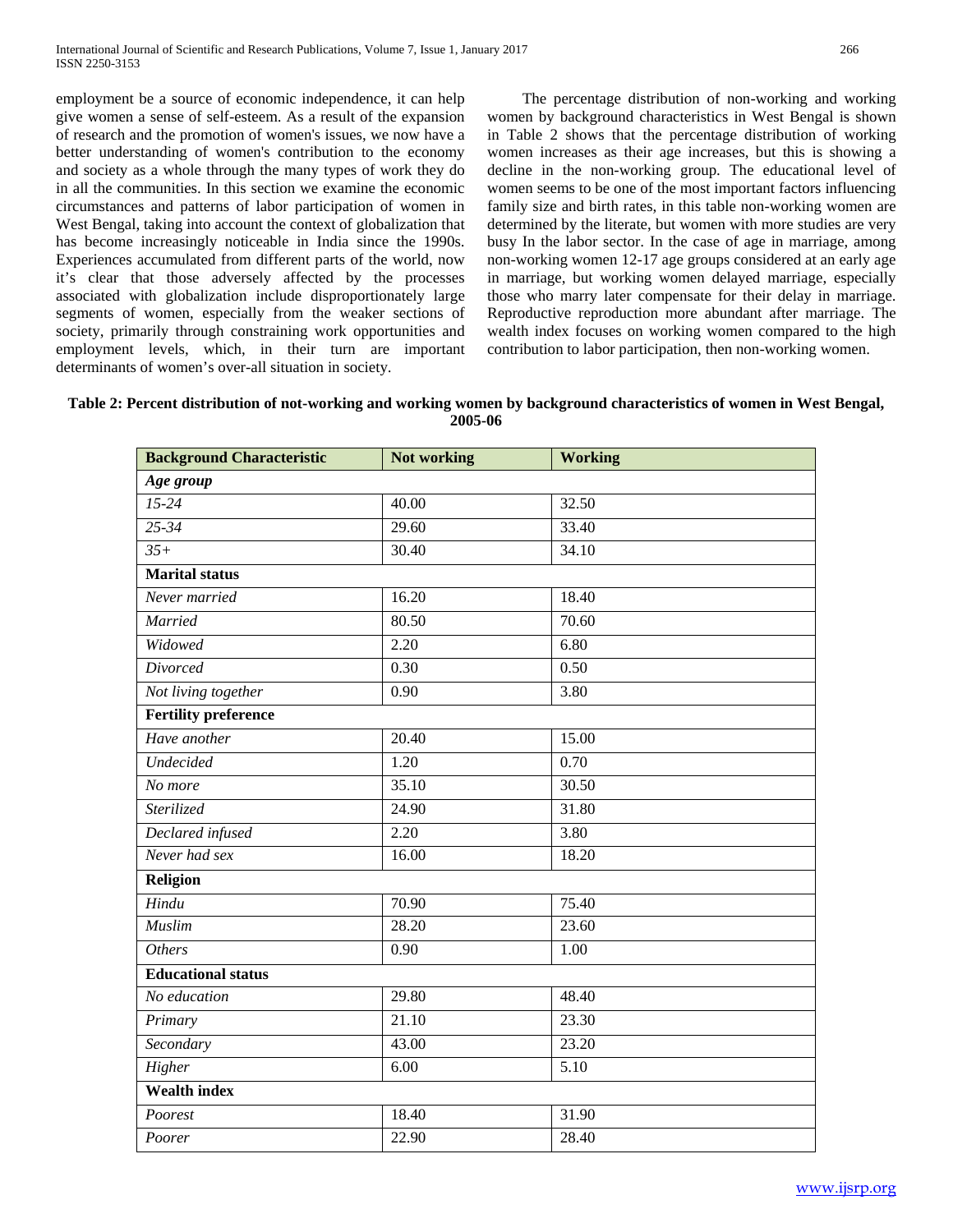| Middle                     | 19.20 | 18.80 |  |  |  |  |
|----------------------------|-------|-------|--|--|--|--|
| Richer                     | 21.20 | 12.40 |  |  |  |  |
| Richest                    | 18.30 | 8.40  |  |  |  |  |
| Type of place of residence |       |       |  |  |  |  |
| Urban                      | 33.00 | 26.40 |  |  |  |  |
| Rural                      | 67.00 | 73.60 |  |  |  |  |

 *Source*: Author's calculation based on NFHS-3

|  |  | Table: 3 Percentage of female workers by Age group and Place of residence in West Bengal, NFHS 2005-06 |
|--|--|--------------------------------------------------------------------------------------------------------|
|  |  |                                                                                                        |

| <b>Background Characteristics</b> |           | <b>Not</b><br>Workers | Prof.,<br>Tech.,<br>Manag. | <b>Clerical</b><br>Workers | <b>Sales</b><br>workers | Agric-<br><b>Employee</b> | <b>Services</b><br>sector | Skilled &<br><b>Unskilled</b><br>Workers |
|-----------------------------------|-----------|-----------------------|----------------------------|----------------------------|-------------------------|---------------------------|---------------------------|------------------------------------------|
|                                   | $15 - 24$ | 40                    | 38.8                       | 18.8                       | 14.5                    | 27.6                      | 19                        | 43.5                                     |
| Age Group                         | 25-34     | 29.6                  | 25                         | 37.5                       | 38.9                    | 36.1                      | 34.9                      | 31.5                                     |
|                                   | $35+$     | 30.4                  | 36.2                       | 43.8                       | 46.6                    | 36.3                      | 46                        | 25                                       |
| Place<br>of                       | Urban     | 33                    | 62.7                       | 93.8                       | 46.6                    | 0.7                       | 62.5                      | 24.3                                     |
| Residence                         | Rural     | 67                    | 37.3                       | 6.2                        | 53.4                    | 99.3                      | 37.5                      | 75.7                                     |

*Source*: Author's calculation based on NFHS-3

 Table 3 shows the percentage of female workers by age group and place of residence in West Bengal, NFHS 2005-06. It is found that women who do not work are higher, it is 40 percent who belongs to 15-24 age groups. However, skilled and unskilled workers are in groups of 15 to 24 years, which refers to 43.5 percent. It is a good symbol for the empowerment of women because the empowerment of women generally determines the social, cultural, economic and biological context. This table 3

also found that administrative, sales and agricultural employee contributes highly from 35+ age groups. Regarding the place of residence, it is clear that 99.3% of the women belong to rural areas that are concerned as agricultural employees and only 37.3% work in professional, technical or management professions. However, office workers are 93.8 percent found in urban areas and 62.5 percent of women are employed in the service sectors.



**Fig. 2: Percent of male female of household head in West Bengal, 2005-06**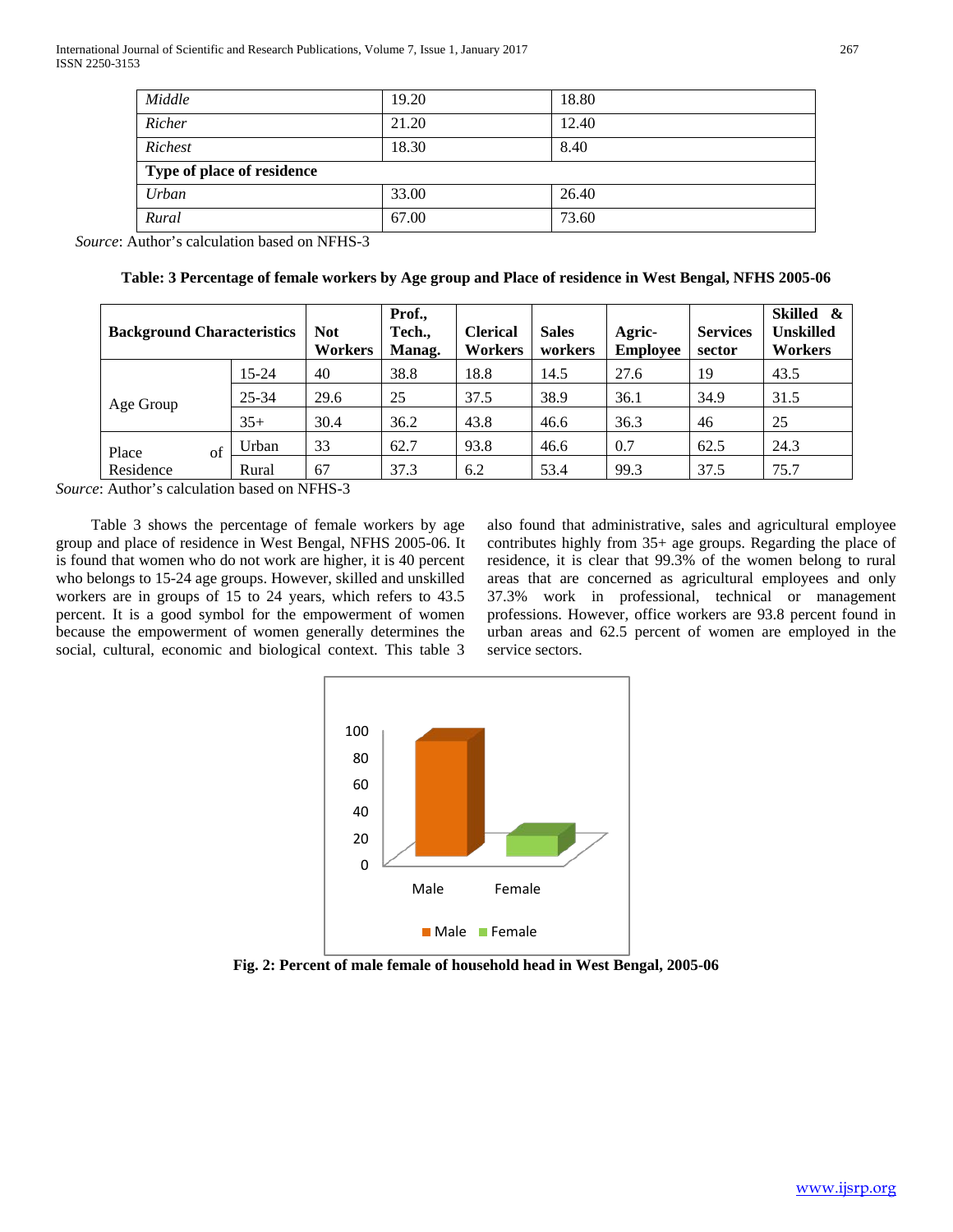

**Fig. 3: Decision for Spend Money (in Percent) in West Bengal, 2005-06**

|  | Table: 4 Women's empowerment by residence in West Bengal, NFHS-3, 2005-2006 |  |  |
|--|-----------------------------------------------------------------------------|--|--|
|  |                                                                             |  |  |

|                                                                              | NFHS-3 | <b>URBAN</b> | <b>RURAL</b> | <b>KOLKATA</b> |
|------------------------------------------------------------------------------|--------|--------------|--------------|----------------|
| Currently married women who usually<br>participate in household decision (%) | 38.1   | 47.6         | 34.3         | 55.8           |
| Ever married women who have ever<br>experienced spousal violence (%)         | 40.3   | 30.4         | 44.2         | 26.7           |

*Source: National Family Health Survey (NFHS-3) conducted during 2005-2006.*

 Table 4 shows the empowerment of women by residence in West Bengal, NFHS-3 and 2005-2006. Empowerment of women is the process of gaining power, both controls over external resources, as well as internal confidence and capacity. As a result it is found that currently married women who typically participate in decision making at home is higher in urban areas as 47.6 percent and in rural area is only lower as 34.3. Table 4 also focuses on married women who have experienced marital violence. In general, in rural areas, conjugal violence is higher (44.2%), but in urban areas it is a minor concern (30.4%). It is located in Kolkata, the home's decision is 55.8 percent.

## VII. POLICY RECOMMENDATIONS AND **CONCLUSION**

 In recent decades, there have been significant changes in the occupational and educational situation of women, although the change has been very low. There is a need for incentives in education and health organization for the participation of women. The government needs special attention in women's educational grants and women's health subsidies that change society's behavior on women. Enable the full participation of women in personal and family decisions, especially those related to maternity.

 Gender policies emphasize greater participation of women in the labor market, while social exclusion analysts emphasize employment-based inclusion for vulnerable or excluded groups.

This study points to the fact that the mere celebration of statistical swelling in female participation rates at work does not ensure women's power status, but the quality of the work involved is also an important determinant because employment can determine empowerment. Women's education and employment patterns play a significant role in women's empowerment as they are key contributors to their economic empowerment, which in turn influences the overall position of women in society. Economic empowerment, women can gain financial autonomy, enter into participation in work, and have equal opportunities to gain positions of economic power. Thus, on the basis of the empirical result, it can be concluded that employment has a positive effect on the empowerment of women in West Bengal.

#### **REFERENCES**

- [1] Batliwala, S. 1993 "Empowerment of women in South Asia: concepts and practices", (second draft), Asian-South Pacific Bureau of Adult Education
- [2] Chakraborty, Indrani (2010). "Female work Participation and Gender Differential in Earning in West Bengal, India, *Journal of Quantitative Economics* 8 (2)
- [3] Jejeebhoy, Shireen J. 2000. "Women's autonomy in rural India: Its dimensions, determinants, and the influence of context." In *Women's Empowerment and Demographic Processes: Moving Beyond Cairo.* Harriet Presser and Gita Sen, eds. New York: Oxford University Press.
- [4] Mason, K.O. 1986. The status of women: Conceptual and methodological issues in demographic studie,. *Sociological Forum* 1(2): 284-300.